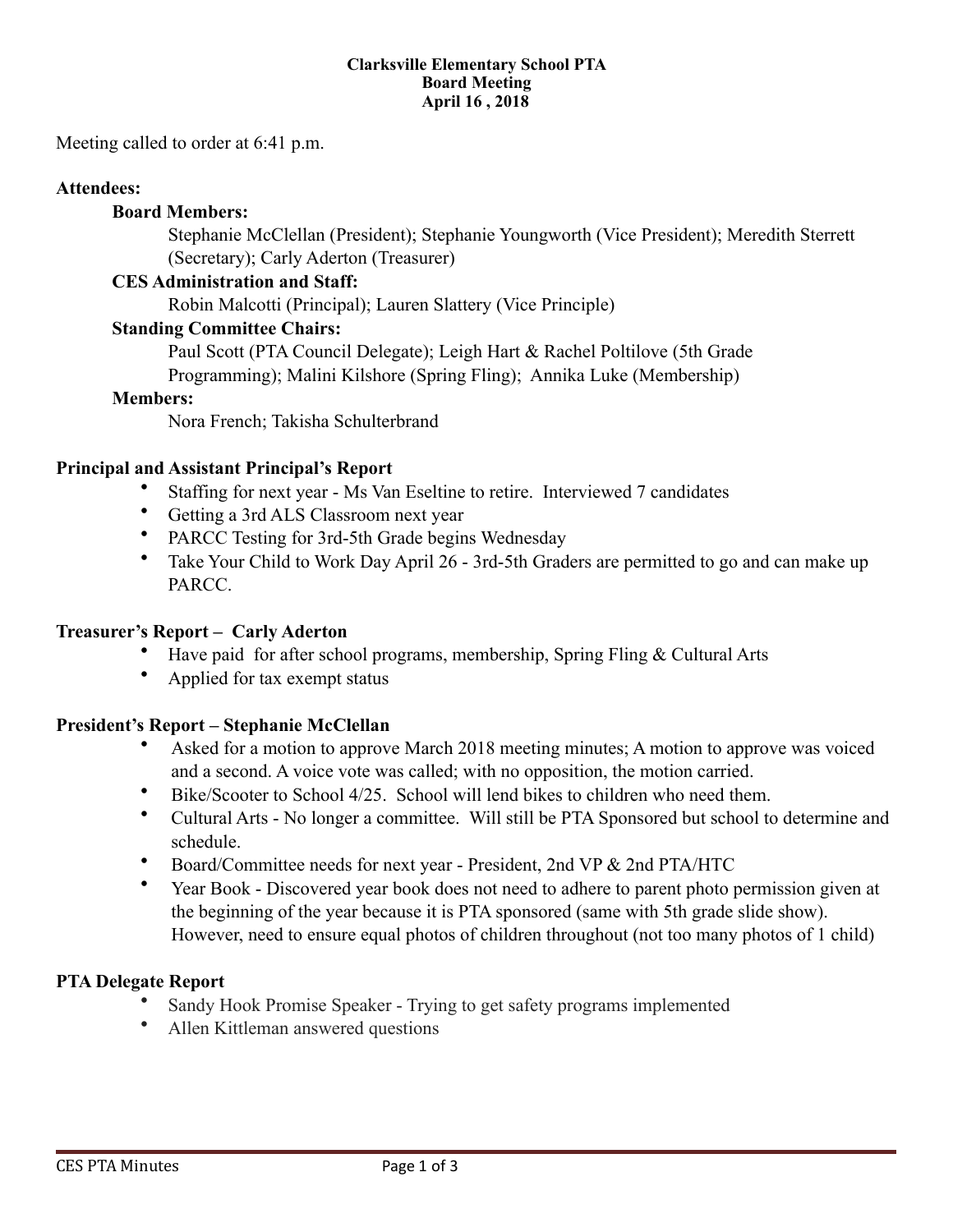# **Membership**

• No Report

**Volunteer Coordinator** 

• No Report

# **Hospitality/Staff Appreciation**

• No Report

### **After School Programming**

• No Report

### **Box Tops**

• No Report

### **Communications**

• No Report

### **Cultural Arts**

• No Report

### **Directory**

• No Report

# **5th Grade Programming**

- Service project completed Delivered sandwiches to Grassroots
- School's Out on  $4/13$  was a success
- Catered Teacher Appreciation Breakfast planned for 5/7 in teacher's lounge
- All set for Pie a 5th Grader at the Spring Fling
- Class Gift Boards with a plaque
- Student Breakfast Will not be catered. Searching for a near by Cul De Sac to hold it. Ms. Slattery to find out if school blacktop can be the backup plan.
- Moving Up Ceremony 6/12
	- o Programs will be printed through Print Shop
	- o Decor Suggestion Balloon in shape of 2018
	- o Picnic No specific Adult/Student ratio required, but have parents rotate being stationed at various spots throughout the picnic i.e playground, field, pavilion.

### **Fun Run**

• No report

### **Fundraising**

• No Report

### **Green/Health and Wellness**

• No Report

### **International Night**

• No Report

### **Holiday Shop**

• No Report

### **Reflections**

# • No Report

- **Room Parent Liaison** 
	- No Report